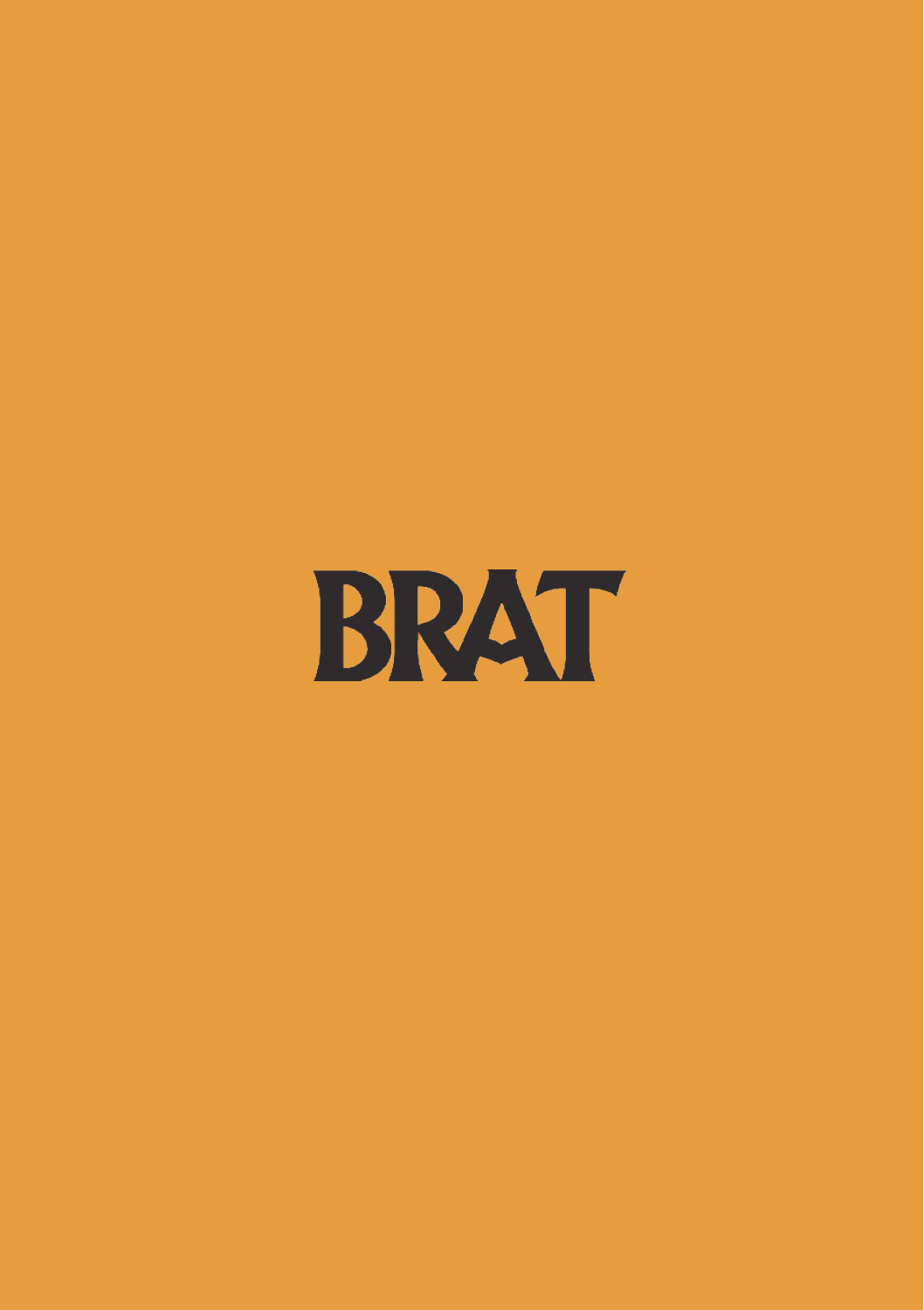## **SPARKLING**

| Pago de Tharsys, Cava 'Medusa',<br>Valencia, Spain NV                              | 38  |
|------------------------------------------------------------------------------------|-----|
| J. Laurens, Cremant de Limoux,<br>Languedoc, France NV                             | 52  |
| Stein, Rosé Secco,<br>Mosel, Germany 2019                                          | 63  |
| Michel Gonet, 'Fravaux' Blanc de Noir,<br>Champagne, France NV                     | 84  |
| Domaine Tissot, Cremant de Jura 'Indigene',<br>Jura, France 2020                   | 87  |
| Colet Navazos, Classic Penedes,<br>Catalunya, Spain 2017                           | 87  |
| Hambledon, Classic Cuvee,<br>Hampshire, England NV                                 | 86  |
| Gaston Chiquet, Rosé,<br>Champagne, France NV                                      | 101 |
| Pierre Baillette, Brut 'Le Village',<br>Champagne, France NV                       | 106 |
| Ancre Hill, Blanc de Noirs,<br>Monmouthshire, Wales NV                             | 110 |
| Marie Courtin, 'Resonance',<br>Champagne, France 2018                              | 114 |
| Leclerc Briant, Millésime,<br>Champagne, France 2014                               | 131 |
| Francis Boullard, 'Le Rachais',<br>Champagne, France 2011                          | 162 |
| Larmandier-Bernier, 'Vieille Vigne du Levant' Grand Cru,<br>Champagne, France 2011 | 179 |
| Ulysse Collins, Extra Brut 'Les Maillons' Rosé de Saignée,<br>Champagne, France NV | 188 |
| Egly-Ouriet, Brut 'Tradition' Grand Cru,<br>Champagne, France NV                   | 194 |
| Ulysse Collins, Extra Brut 'Les Enfers' 60m,<br>Champagne, France NV               | 207 |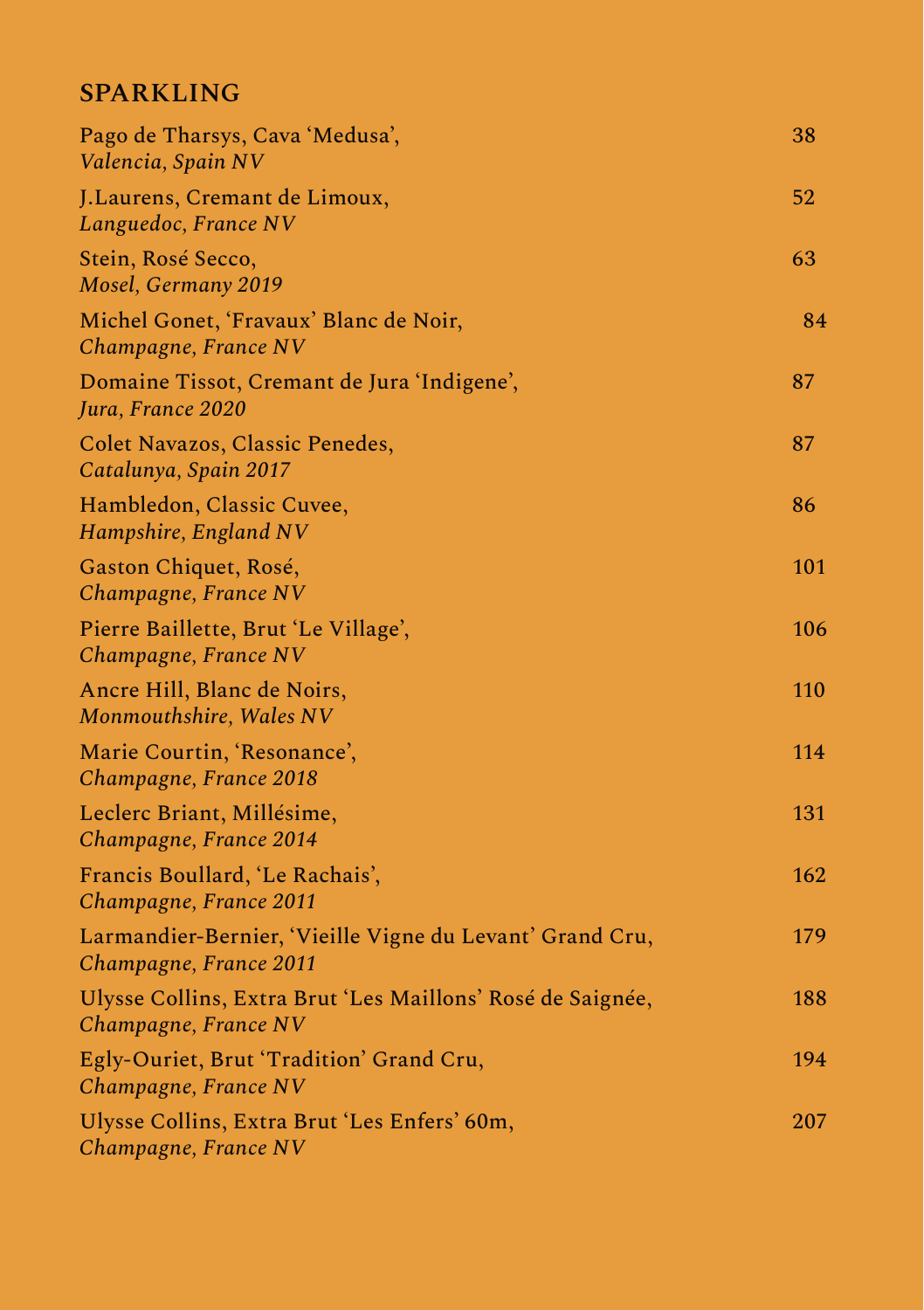# **ROS É**

| Triennes, Rosé,                                        | 45. |
|--------------------------------------------------------|-----|
| Provence, France 2020                                  |     |
| Thymiopoulos, Naoussa Rosé,<br>Macedonia, Greece 2020  | 45. |
| Domaine Tempier, Bandol Rosé,<br>Provence, France 2020 | 90  |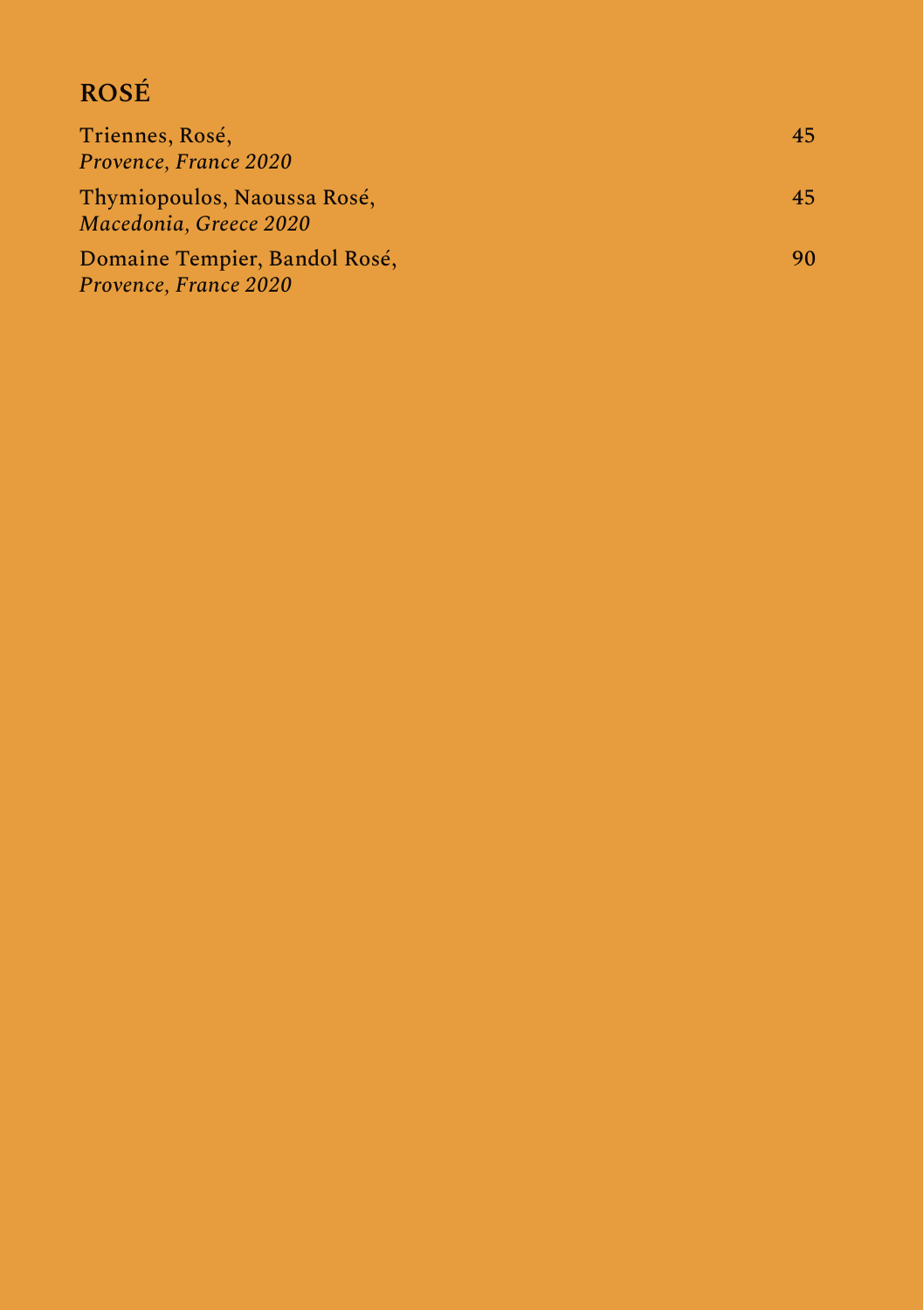#### **BRAT POUR**

**Our monthly focus on a single producer's wine.**

**Domaine Belargus was conceived from the wine estate of Jo Pithon, a legend in the Anjou, but reinvigorated by Ivan Massonat. The property is built around a spectacular parcel of vines situated on the famous 'Les Treilles' hillside, a sort of Côte Rotie of the Loire, planted entirely to Chenin Blanc.**

**The Anjou Noir is a blend of the domaine's vines not vinified as a single plots. It is aged in vats and barrels for a minimum of one year and represents the quintessence of Chenin cultivated on black schist. In the glass it offers pure and refreshing mineral aromas intermixed with ripe but delicate white and yellow fruits. It is juicy and balanced on the palate, with a serious structure and lingering tannic grip and salinity.**

**Domaine Belargus, Anjou Noir, Loire Valley, France 2018 (magnum) 119**

**125ml 12**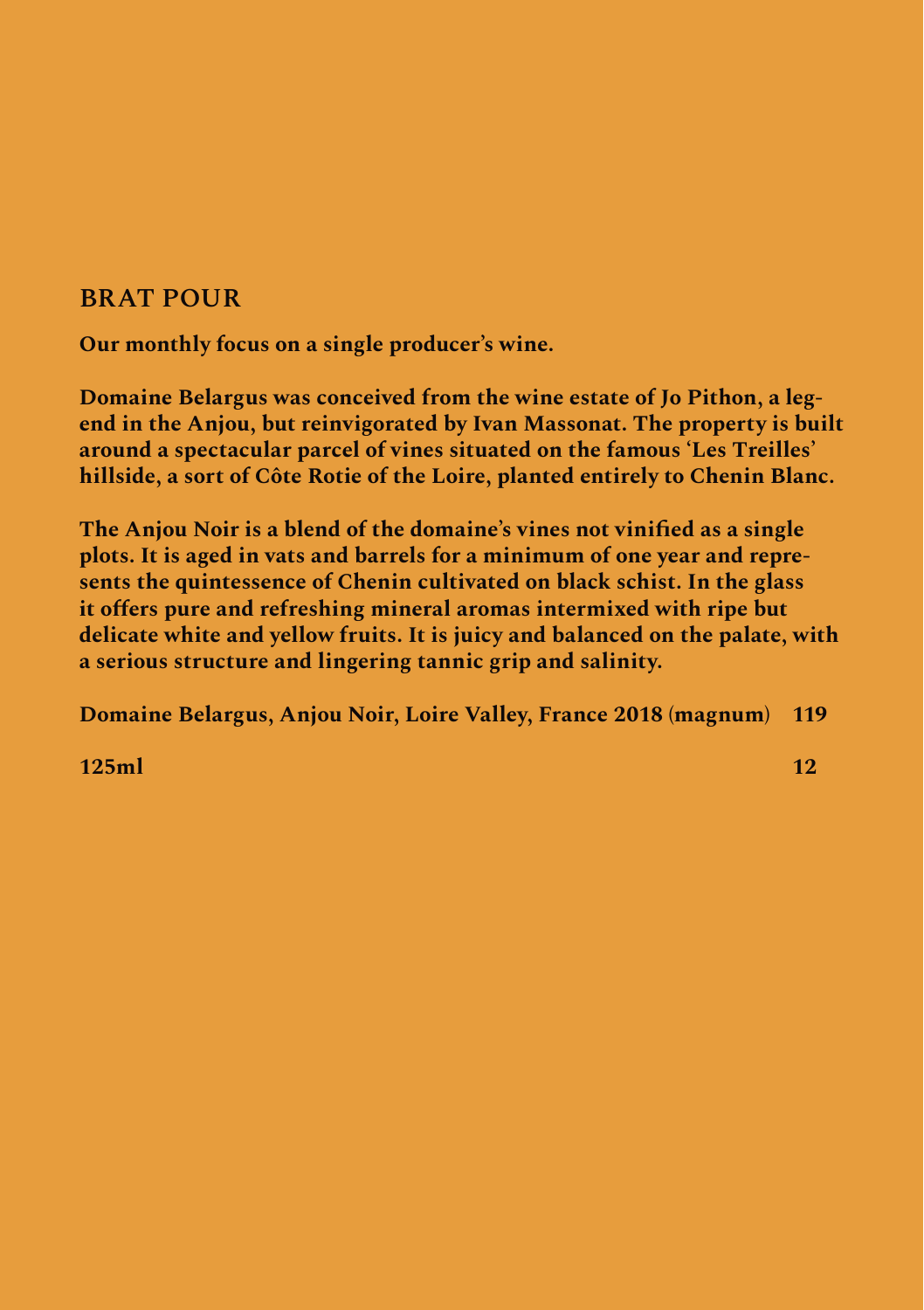## *EASY DRINKERS*

## **WHITE**

| Quinta do Ermizio, 'Chin Chin',<br>Vinho Verde, Portugal 2021                   | 28 |
|---------------------------------------------------------------------------------|----|
| Lyrarakis, Dafni 'Psarades',<br>Crete, Greece 2020                              | 38 |
| Haut Fevrei, Muscadet Sèvre-et-Maine sur Lie,<br>Loire Valley, France 2020      | 38 |
| Domaine de Lauriers, Picpoul de Pinet,<br>Languedoc, France 2020                | 38 |
| Lyrarakis, Plyto 'Psarades',<br>Crete, Greece 2020                              | 40 |
| Dirk Niepoort, Morgadio 'MC,<br>Douro, Portugal 2019                            | 41 |
| Gorrondona, Txakoli,<br>Pais Basco, Spain 2020                                  | 43 |
| Celler de Roure, 'Cullerot',<br>Valencia, Spain 2020                            | 45 |
| Tetramythos, Roditis 'Nature',<br>Peleponnese Peninsula, Greece 2020            | 47 |
| Pietro Cacciorgana, Verdicchio 'Consono',<br>Marche, Italy 2020                 | 50 |
| Can Sumoi, Xarel-lo,<br>Penedes, Spain 2021                                     | 56 |
| Bret Brothers, Macon-Villages 'Treize Vents',<br><b>Burgundy, France 2018</b>   | 58 |
| Chavy-Chouet, Aligoté 'Les Maréchaux',<br><b>Burgundy, France 2020</b>          | 60 |
| Thomas Labaille, Sancerre 'Mont Damnes',<br>Loire, France 2020                  | 73 |
| A.A. Badenhorst, 'Kalmoesfontein' Chenin Blanc,<br>Swartland, South Africa 2018 | 72 |
| Thierry Germain, Saumur Blanc Tinsolite'<br>Loire Valley, France 2020           | 83 |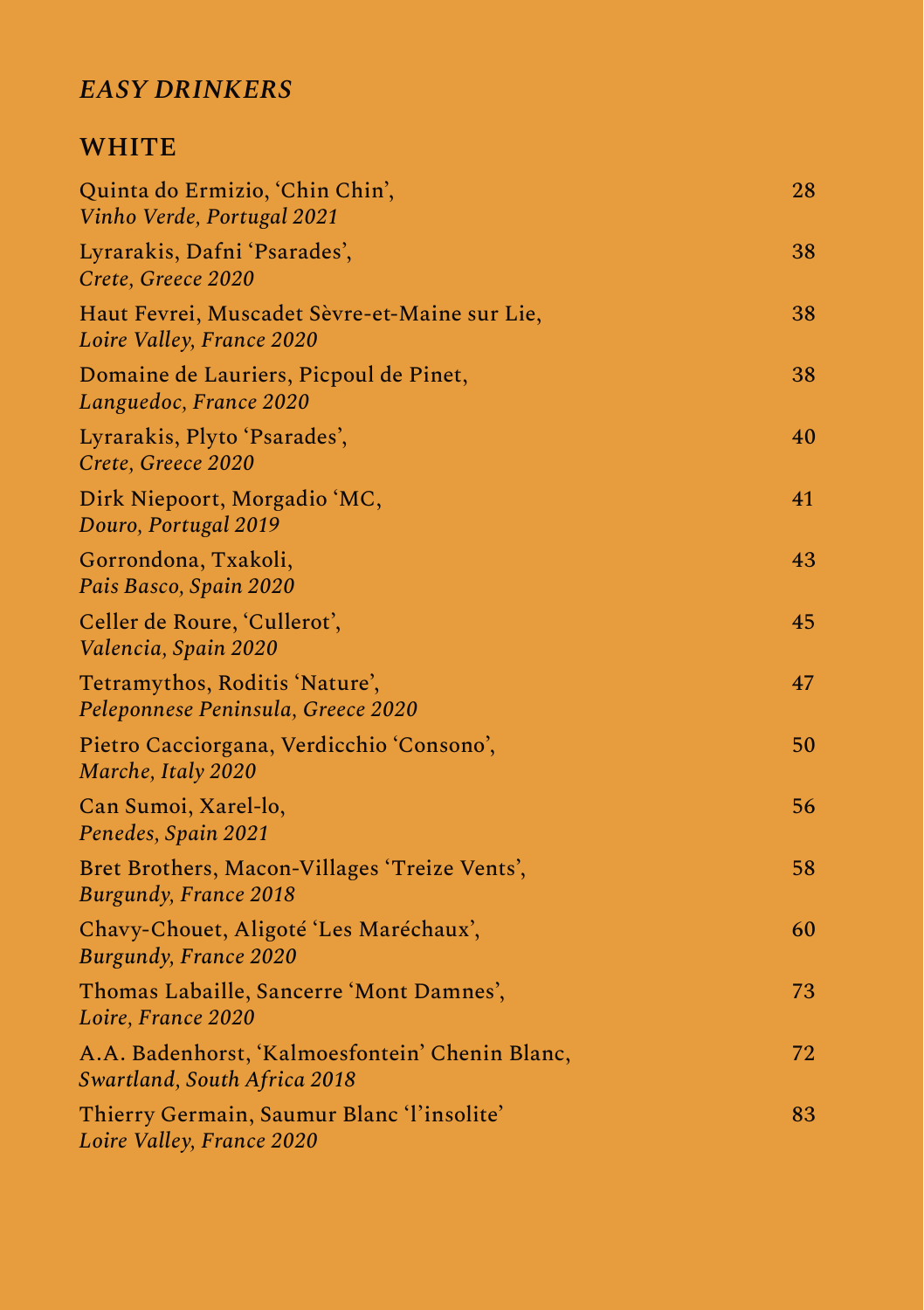## **RED**

| Gonzalo Gonzalo, Tinto 'Gran Cerdo',<br>Rioja, Spain 2021                     | 28 |
|-------------------------------------------------------------------------------|----|
| Gaznata, Garnacha,<br>Sierra de Gredos, Spain 2019                            | 35 |
| Telmo Rodriguez, Monastrell 'Al-Muvedre',<br>Alicante, Spain 2019             | 36 |
| Clos la Coutale, Cahors,<br>South West, France 2019                           | 38 |
| Ollieux Romanis, Corbieres Rouge 'Cuvee Classique',<br>Languedoc, France 2019 | 39 |
| Gravierette, 'Ju de Vie',<br>South West, France 2020                          | 42 |
| Casaretti, Bardolino 'La Nogara'<br>Veneto, Italy 2020                        | 43 |
| Solar de Ranze, Crianza 'Decenio',<br>Rioja, Spain 2016                       | 43 |
| Thymiopoulos, Naoussa 'Jeunes Vignes',<br>Macedonia, Greece 2020              | 45 |
| Guimaro, 'Tinto Joven',<br>Ribeira Sacra, Spain 2020                          | 47 |
| Roches Neuves, Saumur-Champigny,<br>Loire, France 2020                        | 54 |
| Herdade do Cebolal, 'Xisto Tinto',<br>Península de Setúbal, Portugal 2014     | 60 |
| Fatalone, Primitivo Riserva,<br>Puglia, Italy 2018                            | 60 |
| Bodegas Frontonio, Garnacha 'Telescopico',<br>Zaragoza, Spain 2017            | 63 |
| Moric, Blaufrankisch,<br>Burgenland, Austria 2018                             | 64 |
| Jean-Luc Jamet, Côtes du Rhône 'l'Enclave',<br>N. Rhône, France 2019          | 69 |
| Domaine de Galouchey, 'Vin de Jardin',<br>France, Boredeaux 2018              | 83 |
| Maxime Magnon, 'Rozeta',<br>Corbieres, France 2019                            | 84 |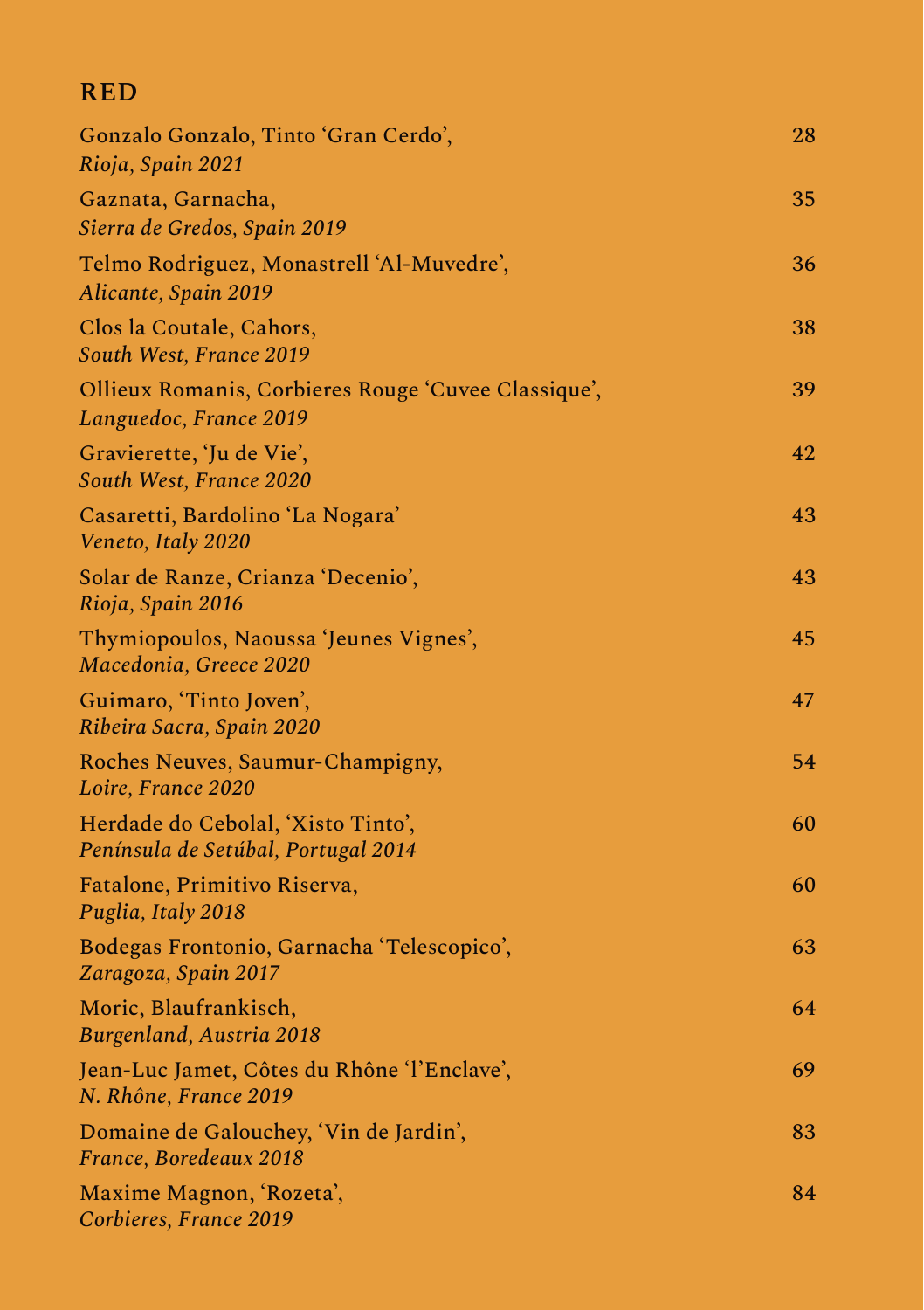### *THE CLASSICS*

## **WHITE**

| Domane Krems, Grüner Veltliner 'Rieden Selektion',<br>Kremstal, Austria 2020     | 37  |
|----------------------------------------------------------------------------------|-----|
| Koehler-Ruprecht, Kallstadter Riesling Kabinett Trocken,<br>Pfalz, Germany 2020  | 48  |
| Domaine Champalou, Vouvray Sec,<br>Loire Valley, France 2019                     | 51  |
| Domaine Leon Boesch, 'Grandes Lignes' Riesling,<br>Alsace, France 2020           | 52  |
| Domaine des Hates, Chablis,<br><b>Burgundy, France 2020</b>                      | 56  |
| Jo Landron, Muscadet Sèvre-et-Maine 'Amphibolite',<br>Loire Valley, France 2020  | 59  |
| Roagna, Langhe Bianco,<br>Piedmont, Italy 2017                                   | 64  |
| Albert Mann, Gewurztraminer,<br>Alsace, France 2019                              | 67  |
| Domaine Belargus, Anjou 'Noir',<br>Loire Valley, France 2020                     | 77  |
| Koehler-Ruprecht, Kallstadter-Saumagen Riesling Spätlese,<br>Pfalz, Germany 2016 | 77  |
| David Duband, Hautes Cotes de Nuits Blanc,<br>Burgundy, France 2020              | 84  |
| J.J. Prum, Riesling 'Wehlener Sonnenuhr' Kabinett,<br>Mosel, Germany 2016        | 86  |
| Lopez de Heredia, Reserva 'Tondonia' Blanco,<br>Rioja, Spain 2009                | 102 |
| Roulot, Bourgogne Blanc,<br><b>Burgundy, France 2019</b>                         | 108 |
| Martin Mutenthaler, Riesling 'Ried Bruck',<br>Wachau, Austria 2017               | 110 |
| Dard & Ribo, Crozes-Hermitage Blanc,<br>N. Rhône, France 2018                    | 112 |
| F. Cossard, Saint-Romain 'Combe Bazin',<br><b>Burgundy, France 2019</b>          | 112 |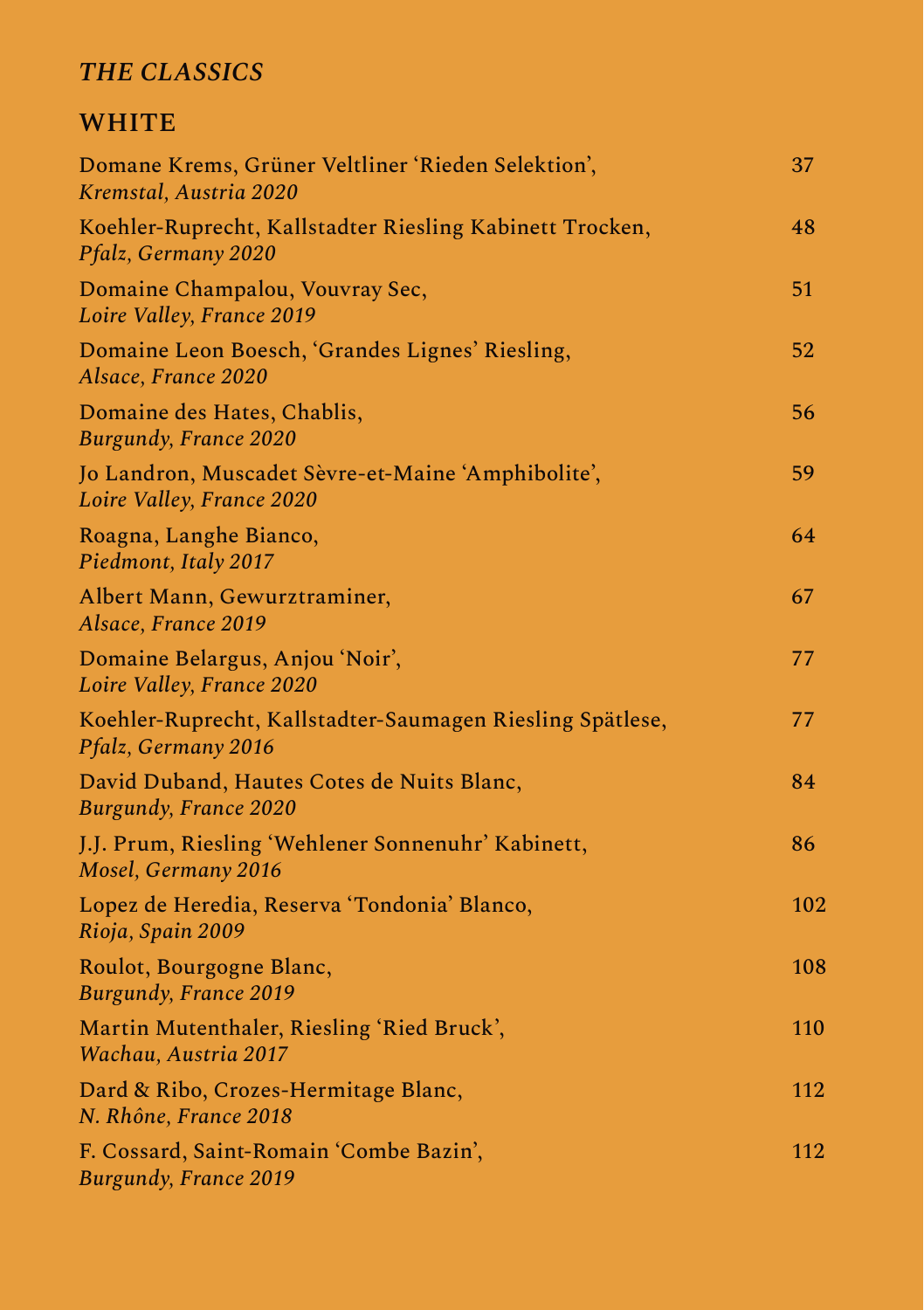| Eric Morgat, Anjou Blanc 'La Croisee des Chenins',<br>Loire, France 2017                     | 113 |
|----------------------------------------------------------------------------------------------|-----|
| Domaine Athenais, Chablis 1er 'Mont de Milieu',<br><b>Burgundy, France 2015</b>              | 119 |
| Domaine Paul Pernot, Puligny-Montrachet,<br>Burgundy, France 2018                            | 120 |
| Domaine Buisson-Battault, Meursault Vieilles Vignes,<br>Burgundy, France 2017                | 141 |
| Antoine Jobard, Meursault,<br><b>Burgundy, France 2019</b>                                   | 145 |
| Domaine Leflaive, Bourgogne Blanc,<br><b>Burgundy, France 2018</b>                           | 160 |
| Domaine de Chevalier, Graves,<br>Bordeaux, France 1994                                       | 161 |
| D. Chavy-Chouet, Puligy-Montrahet 1er Cru 'Les Champs Gain',<br><b>Burgundy, France 2019</b> | 162 |
| Dauvissat, Chablis 1er Cru 'Forest',<br><b>Burgundy, France 2018</b>                         | 181 |
| Roulot, Meursault Blanc,<br><b>Burgundy, France 2019</b>                                     | 185 |
| Dauvissat, Chablis 1er Cru 'Vaillons',<br><b>Burgundy, France 2018</b>                       | 186 |
| Dauvissat, Chablis 1er Cru 'Sechet',<br><b>Burgundy, France 2018</b>                         | 188 |
| Roulot, Meursault 'Meix-Chavaux',<br><b>Burgundy, France 2019</b>                            | 190 |
| Keller, Riesling 'Kirchpiel' GG,<br>Rheinhessen, Germany 2020                                | 216 |
| Keller, Riesling 'Hubacker' GG,<br>Rheinhessen, Germany 2020                                 | 238 |
| Roulot, Meursault 1er Cru 'Clos des Boucheres',<br><b>Burgundy, France 2019</b>              | 339 |
| P-Y Colin-Morey, Meursault 1er Cru 'Les Genevrières',<br>Burgundy, France 2005               | 410 |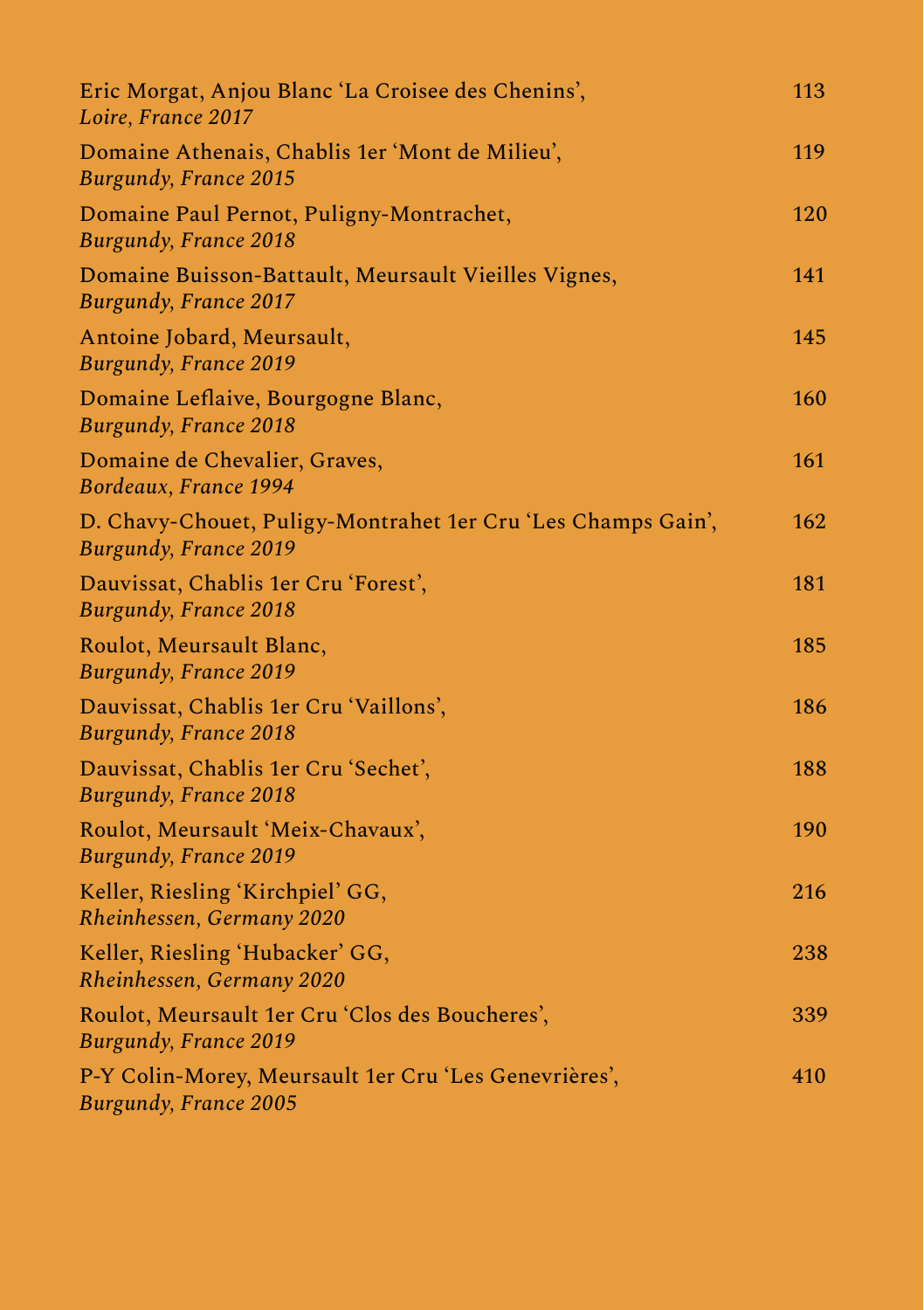### *THE CLASSICS*

## **RED**

| Franc Cardinal, Côtes-de-Bordeaux,<br>Bordeaux, France 2014                        | 55  |
|------------------------------------------------------------------------------------|-----|
| Domaine du Clos de Fees, 'Les Sorcieres',<br>Roussillon, France 2021               | 55  |
| Olga Raffault, Chinon 'Barnabes',<br>Loire Valley, France 2018                     | 60  |
| Lopez de Heredia, Reserva 'Cubillo' Tinto,<br>Rioja, Spain 2013                    | 59  |
| Brovia, Dolcetto d'Alba Vigna Villej,<br>Piedmonte, Italy 2015                     | 61  |
| Raul Perez & Antoine Graillot, Mencía 'Encina',<br>Bierzo, Spain 2017              | 68  |
| Jean Foillard, Morgon 'Cuvée Classique',<br>Beaujoulais, France 2019               | 70  |
| David Duband, Bourgogne Rouge,<br><b>Burgundy, France 2019</b>                     | 74  |
| Chavy-Chouet, Bourgogne Rouge 'La Taupe',<br><b>Burgundy, France 2019</b>          | 76  |
| Fratelli Alessandria, Verduno Pelaverga 'Speziale',<br>Piedmont, Italy 2017        | 76  |
| Domaine de Chevalerie, Bourgeuil 'Cuvée de Chevalerie',<br>Loire, France 2015      | 77  |
| Remelluri, Reserva Tinto,<br>Rioja, Spain 2013                                     | 84  |
| Julien Sunier, Fleurie,<br>Beaujoulais, France 2019                                | 84  |
| Domaine des Lises, Crozes-Hermitage,<br>N. Rhône, France 2019                      | 84  |
| Sylvain Pataille, Marsannay Rouge,<br><b>Burgundy, France 2018</b>                 | 103 |
| Lopez de Heredia, Reserva 'Tondonia' Tinto,<br>Rioja, Spain 2009                   | 107 |
| Simon Bize, Savigny-les-Beaune 'Les Grand Liards',<br><b>Burgundy, France 2014</b> | 109 |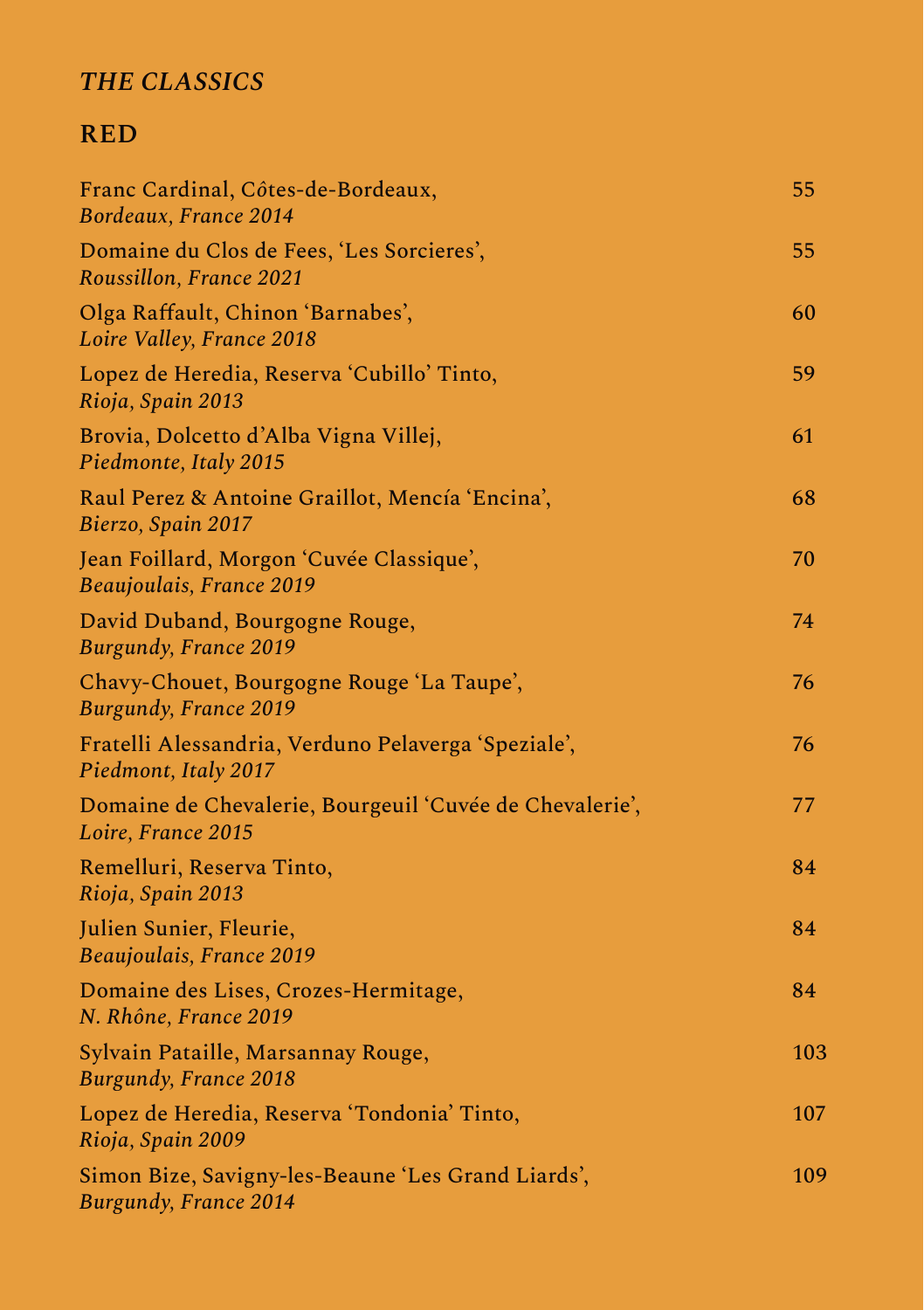| Kutch, Sonoma Coast Pinot Noir<br>California, USA 2018                                     | 112 |
|--------------------------------------------------------------------------------------------|-----|
| Domaine Tempier, Bandol Classique,<br>Provence, France 2016                                | 112 |
| Maison Chantereves, Volnay,<br><b>Burgundy, France 2013</b>                                | 113 |
| Château Meyney, Saint Estèphe,<br>Bordeaux, France 1989                                    | 123 |
| Cascina delle Rose, Barbaresco 'Tre Stelle',<br>Piedmonte, Italy 2019                      | 127 |
| Vieux Telegraphe, Chateauneuf-du-Pape,<br>S. Rhône, France 2015                            | 130 |
| Jules Desjourneys, Fleurie 'Les Moriers',<br>Beaujoulais, France 2014                      | 133 |
| Château Bel Air Marquis d'Aligré, Margaux,<br>Bordeaux, France 2001                        | 140 |
| Château Bel Air Marquis d'Aligré, Margaux,<br>Bordeaux, France 1995                        | 145 |
| Olga Raffault, Chinon 'Picasses',<br>Loire Valley, France 1989                             | 144 |
| David Duband, Morey-St-Denis 1er Cru 'Les Broc',<br>Burgundy, France 2019                  | 144 |
| Reynvaan, Syrah 'In the Hills',<br>Oregon, USA 2017                                        | 146 |
| Bernard Levet, Côte-Rôtie 'Maestria',<br>N. Rhône, France 2014                             | 149 |
| Olga Raffault, Chinon 'Picasses',<br>Loire Valley, France 1985                             | 152 |
| Domaine C. Perrot-Minot, Morey-St-Denis 'La Rue de Vergy',<br><b>Burgundy, France 2013</b> | 155 |
| David Duband, Nuits-St George 1er Cru 'Les Procès',<br>Burgundy, France 2018               | 160 |
| Dard & Ribo, Hermitage Rouge,<br>N. Rhône, France 2019                                     | 166 |
| Domaine Tempier, Bandol Classique,<br>Provence, France 2014 (magnum)                       | 175 |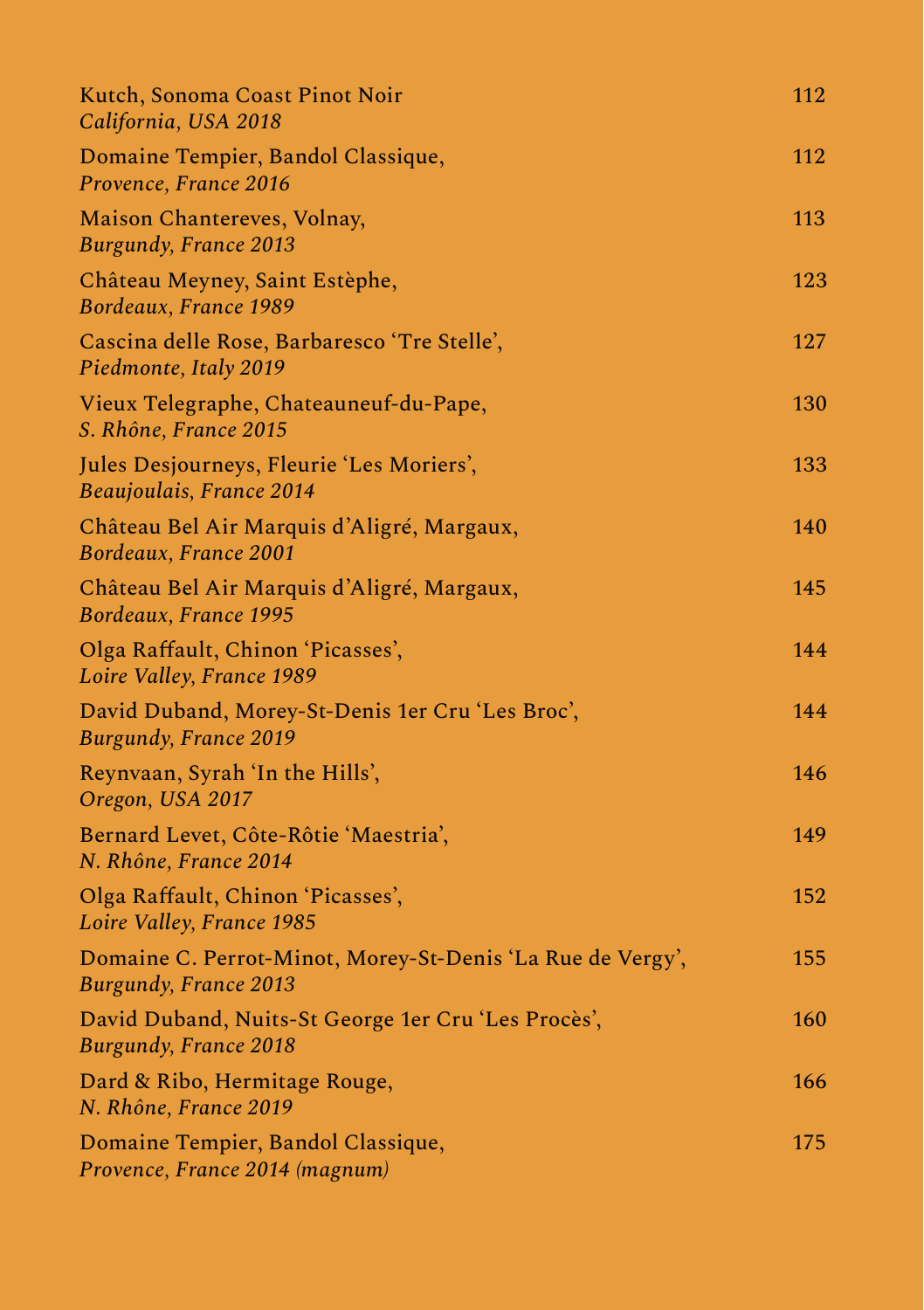| Jean-Louis Chave, Saint-Joseph Rouge,<br>N. Rhône, France 2017                          | 180  |
|-----------------------------------------------------------------------------------------|------|
| Corison, Napa Valley, Cabernet Sauvignon,<br>California, USA 2018                       | 185  |
| Il Paradiso di Manfredi, Brunello di Montalcino,<br>Tuscany, Italy 2013                 | 188  |
| Mas de Daumas Gassac, Rouge,<br>Languedoc, France 2009                                  | 196  |
| Luigi Odero, Barolo 'Vignarionda',<br>Piedmont, Italy 2001                              | 208  |
| Chateau Léoville-Poyferré, 2eme Cru, St-Julien,<br>Bordeaux, France 1996                | 216  |
| Cos d'Estournel, 2eme Cru, Saint-Estèphe,<br>Bordeaux, France 1980                      | 240  |
| Comtes Lafon, Volnay 'Santenots-du-Milieu',<br>Burgundy, France 2017                    | 257  |
| Keller, Spatburgunder 'Frauenberg' GG,<br>Rheinhessen', Germany 2019                    | 264  |
| Domaine Tempier, Bandol 'Cabassaou',<br>Provence, France 1996                           | 278  |
| J.-M. Fourrier, Vougeot 1er Cru 'Les Petits Vougeots',<br>Burgundy, France 2014         | 282  |
| J.-M. Fourrier, Gevrey-Chambertin 1er Cru 'Cherbaudes',<br><b>Burgundy, France 2014</b> | 296  |
| Simon Bize, Laticieres-Chambertin Grand Cru,<br>Burgundy, France 2012                   | 367  |
| Chateau Latour, 1eme Cru, Paulliac,<br>Bordeaux, France 1989                            | 1016 |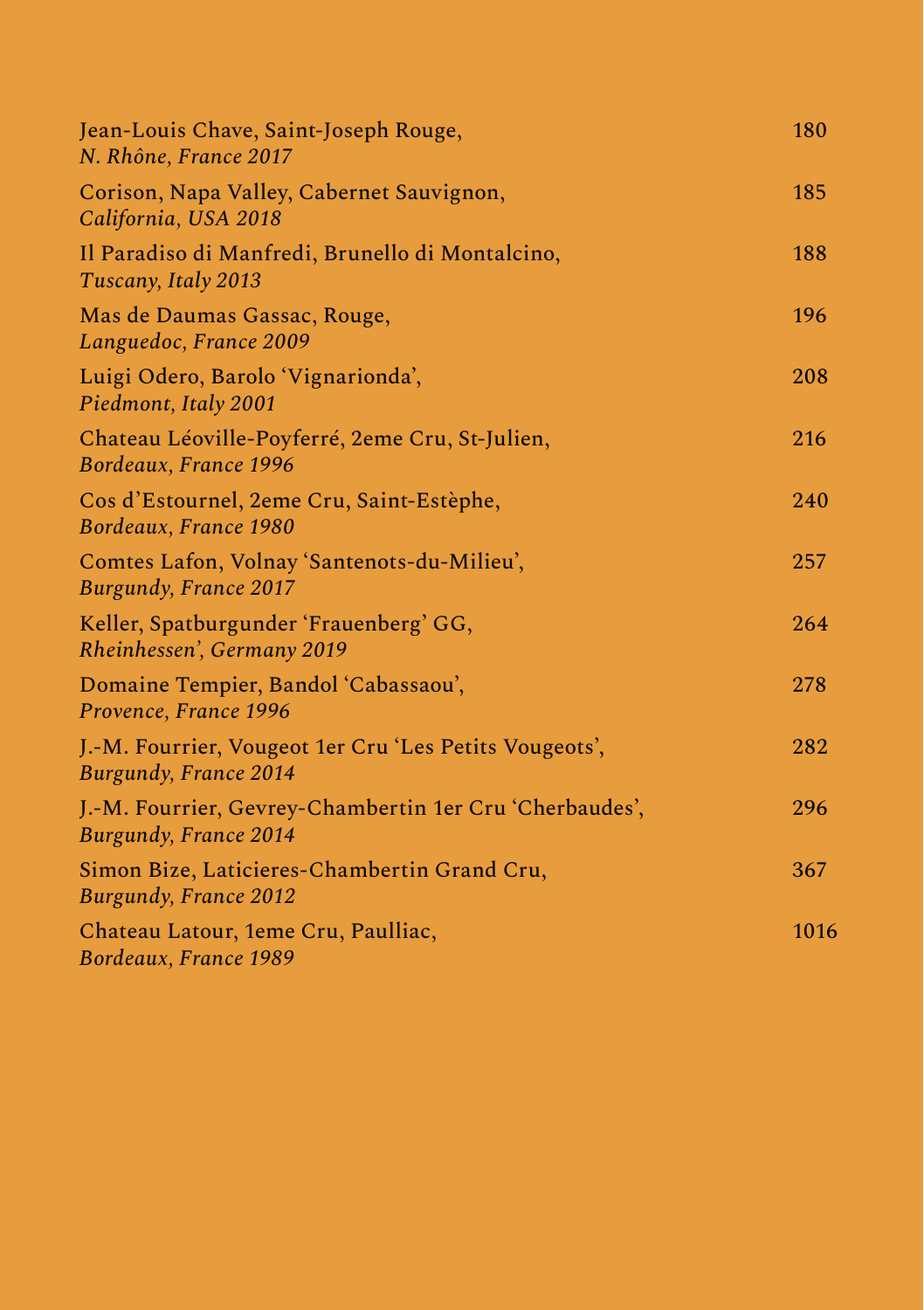## *OFF THE BEATEN TRACK*

#### **WHITE**

| Feudo Montoni, Inzolia de Fornelli,<br>Sicily, Italy 2018                  | 47 |
|----------------------------------------------------------------------------|----|
| Aphros, Loureiro,<br>Vinho Verde, Portugal 2020                            | 47 |
| Orgo, Rkatsiteli,<br>Telavi, Georgia 2019                                  | 55 |
| Ca' di Mat, Albillo Real 'Valautin',<br>Sierra de Gredos, Spain 2019       | 60 |
| Jaroslav Osička, Pinot Gris Reserva,<br>South Moravia, Czech Republic 2016 | 60 |
| Cota 45, 'Ube Miraflores',<br>Jerez, Spain 2019                            | 63 |
| Envinate, Ycoden-Daute-Isora 'Benje' Blanco,<br>Tenerife, Spain 2020       | 65 |
| Claus Preisinger, 'Kalk und Keisel',<br>Burgenland, Austria 2018           | 67 |
| Fedellos do Couto, 'Conasbrancas',<br>Ribeira Sacra, Spain 2020            | 69 |
| Ota Ševčik, Veltlinské Zelené,<br>South Moravia, Czech Republic 2019       | 70 |
| Lionel Osmin, Jurançon Sec 'Au Lavoir',<br>South West, France 2020         | 73 |
| I Custodi, Etna Bianco 'Ante',<br>Sicily, Italy 2018                       | 75 |
| Domaine Barmes-Beucher, 'Sand',<br>Alsace, France 2018                     | 79 |
| Marko Fon, Malvazija,<br>Kras, Slovenia 2019                               | 79 |
| Les Bottes Rouges, Chardonnay 'Castor',<br>Jura, France 2017               | 79 |
| Filipa Pato, Calacario 'Nossa' Branco,<br>Beiras, Portugal 2020            | 79 |
| Benedicte & Stephane Tissot, Chardonnay 'Patchwork',<br>Jura, France 2018  | 80 |
| Soagranorte, 'Sortevera' Blanco,<br>Tenerife, Spain 2019                   | 83 |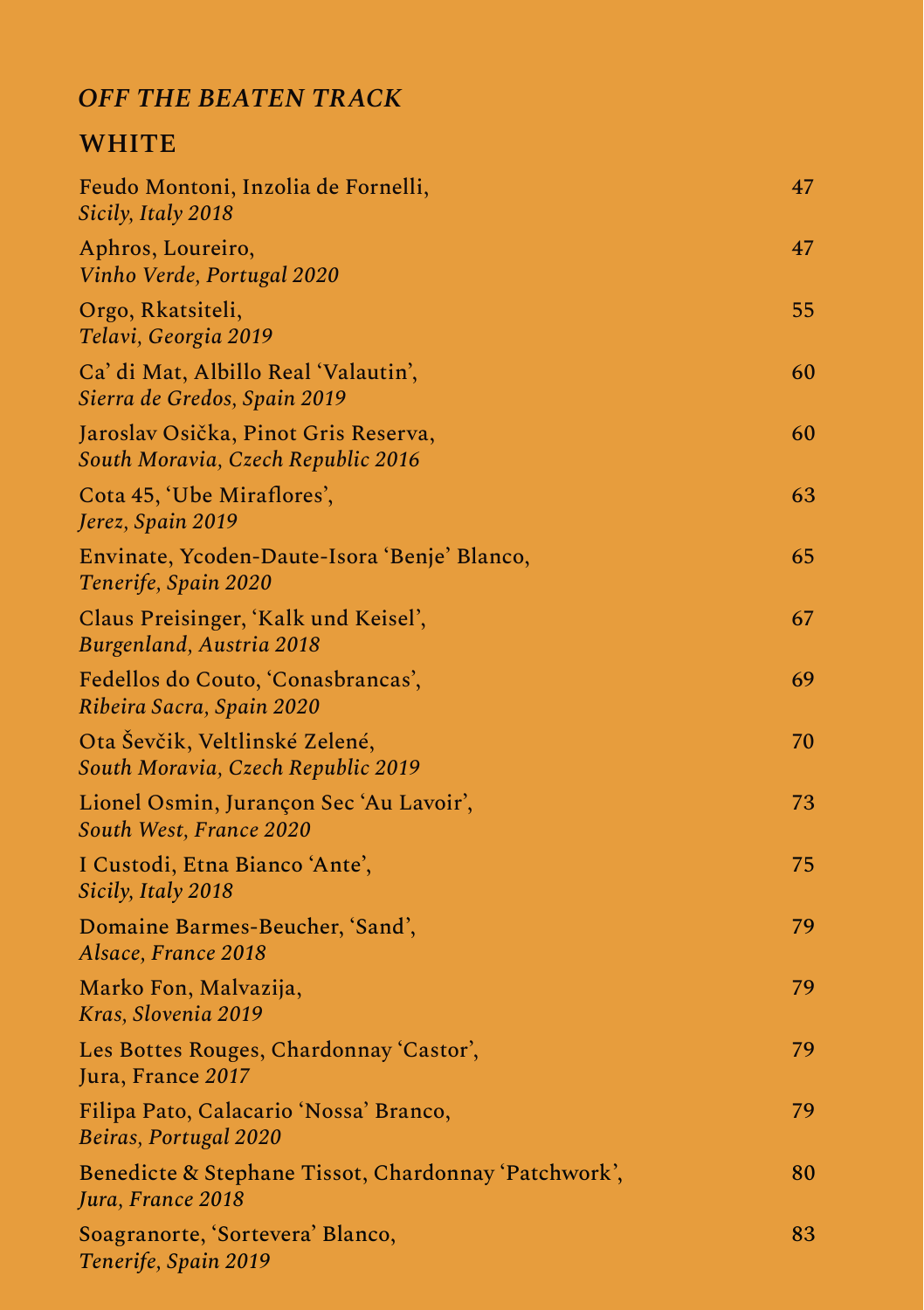| Le Soula, Côtes Catalanes Blanc,<br>Roussillon, France 2016                    | 84  |
|--------------------------------------------------------------------------------|-----|
| Vignes du Paradis, Chasselas 'Un Matin Face au Lac',<br>Savoie, France 2020    | 85  |
| Viuva Gomes, Collares Branco,<br>Collares, Portugal 2017 (500ml)               | 87  |
| Argyros, Assyrtiko 'Monsigniori',<br>Santorini, Greece 2018                    | 91  |
| Škerk, Malvazija,<br>Friuli-Venezia Giulia, Italy 2018                         | 91  |
| Radikon, Collio, Pinot Grigio 'Sivi',<br>Friuli-Venezia Giulia, Italy 2019     | 93  |
| Les Bottes Rouges, Chardonnay 'Pollock's',<br>Jura, France 2018                | 94  |
| La Stoppa, Ageno,<br>Emilia-Romagna, Italy 2016                                | 95  |
| Suertes del Marques, Valle de la Oratava 'Vidonia',<br>Tenerife, Spain 2020    | 99  |
| Hatzidakis, 'Nykteri',<br>Santorini, Greece 2019                               | 101 |
| The Sadie Family, Chenin Blanc 'Skurfberg',<br>Swartland, South Africa 2019    | 104 |
| Julien Courtois, 'Originel',<br>Loire Valley, France 2019                      | 105 |
| La Garagista, Loup d'Or,<br>Vermont, USA 2019                                  | 108 |
| Benedicte & Stephane Tissot, Chardonnay 'Les Bruyères',<br>Jura, France 2018   | 109 |
| Familia Nin-Ortiz, 'Terra Vermella de Nina',<br>Priorat, Spain 2017            | 112 |
| Domaine de la Tournelle, Arbois Vin Jaune,<br>Jura, France 2012                | 156 |
| Benedicte & Stephane Tissot, Arbois Vin Jaune 'La Vasée',<br>Jura, France 2014 | 163 |
| Emidio Pepe, Pecorino,<br>Abruzzo, Italy 2016                                  | 169 |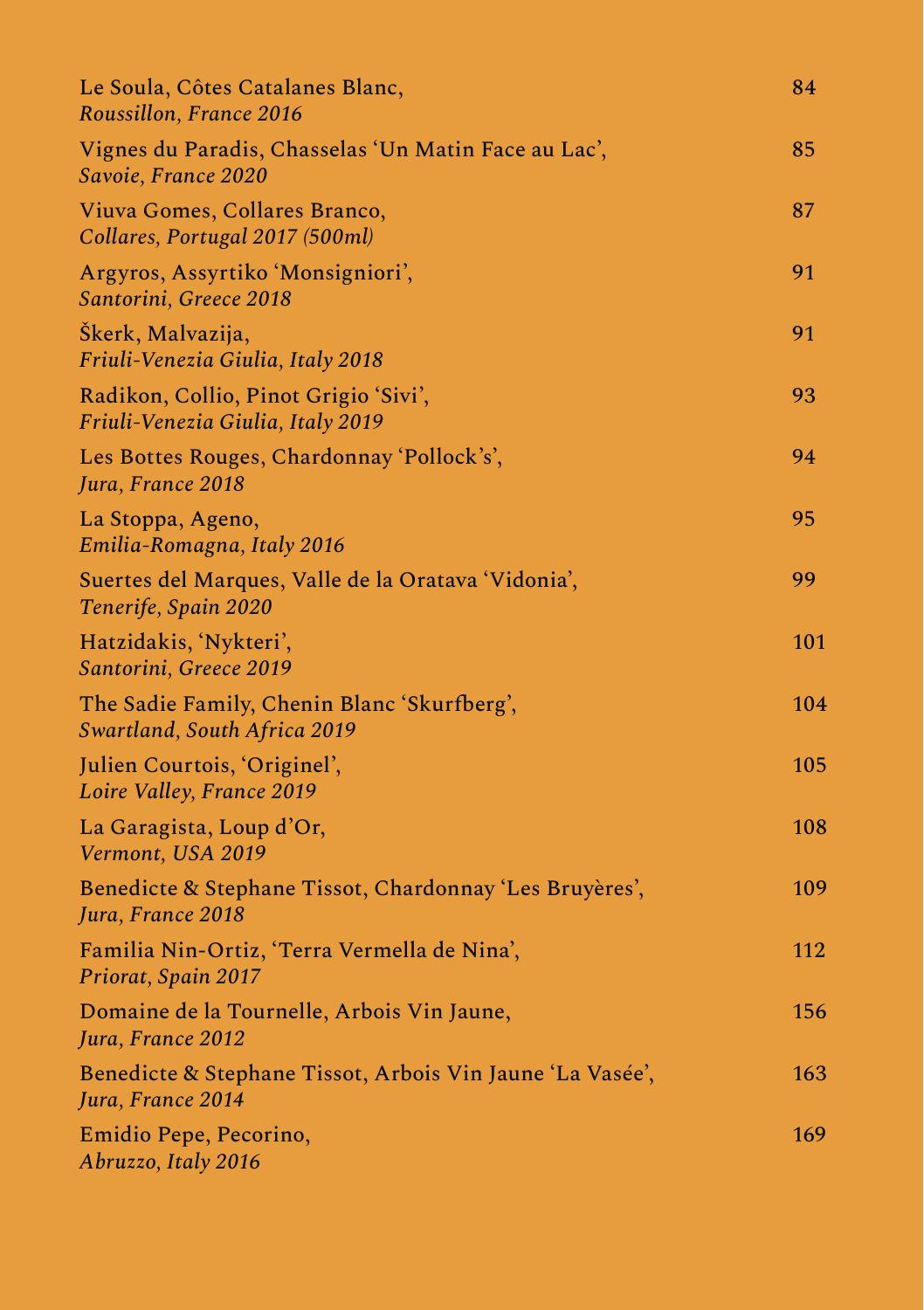| Emidio Pepe, Trebianno d'Abruzzo,<br>Abruzzo, Italy 2018                         | 169 |
|----------------------------------------------------------------------------------|-----|
| The Sadie Family, Chenin Blanc 'Mev. Kirsten'<br>Stellenbosch, South Africa 2019 | 184 |
| Le Soula, Côtes Catalanes Blanc,<br>Roussillon, France 2014 (magnum)             | 170 |
| Gravner, Oslavia, Ribolla Gialla,<br>Friuli-Venezia Giula, Italy 2009 (magnum)   | 217 |
| Emidio Pepe, Trebianno d'Abruzzo,<br>Abruzzo, Italy 2007                         | 324 |
| Jean-Francois. Ganevat, Cuvée Marguerite,<br>Jura, France 2016 (magnum)          | 400 |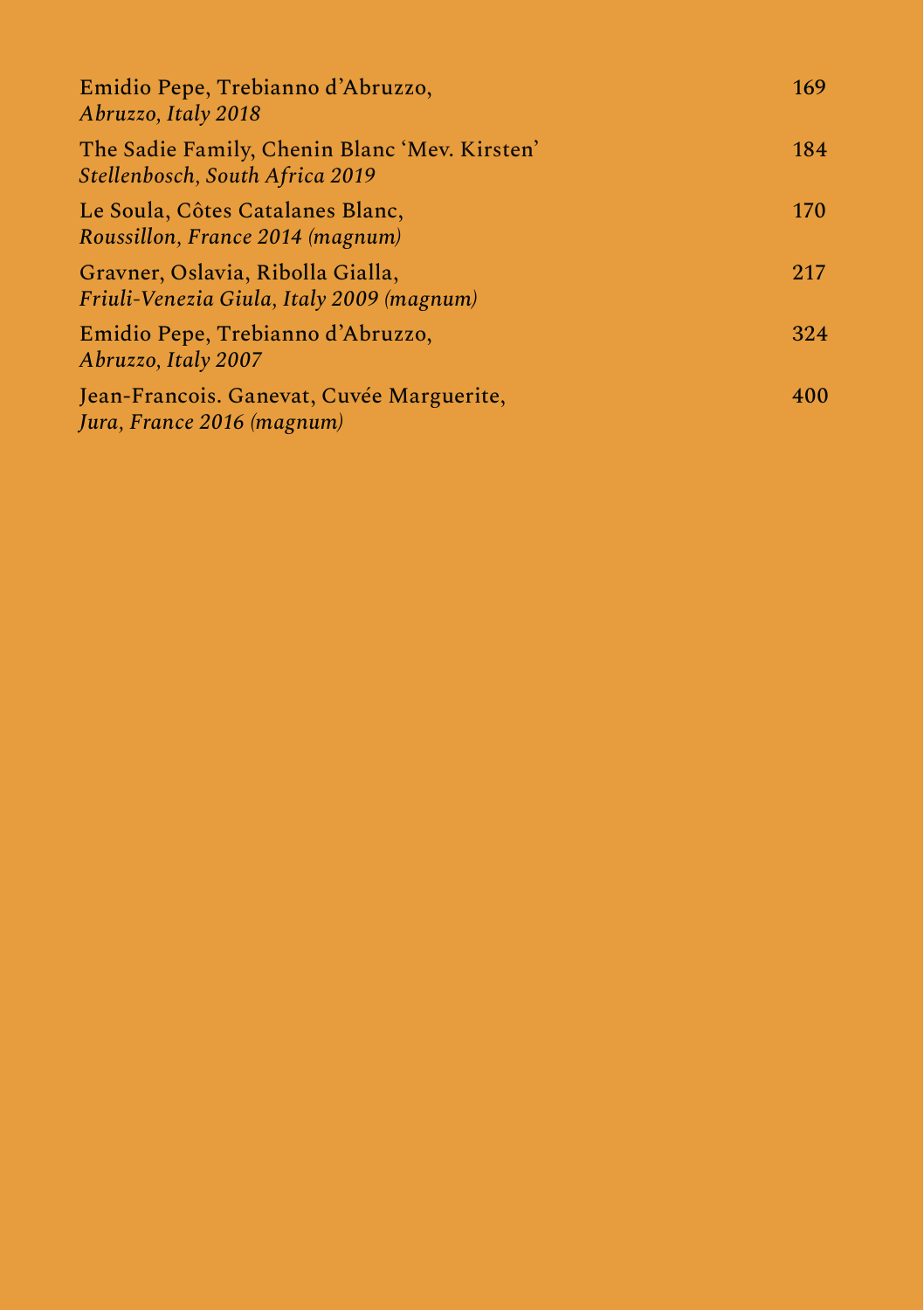## **RED**

| Ciu Ciu, Rosso Piceno Bacchus,<br>Marche, Italy 2020                                | 33 |
|-------------------------------------------------------------------------------------|----|
| Domaine du Cros, Marcillac 'Lo Sang del Pais',<br>Languedoc, France 2019            | 39 |
| Claus Preisinger, Neusiedlersee Zweigelt 'Kieselstein',<br>Burgenland, Austria 2020 | 49 |
| Envinate, Albahra,<br>Castilla-La Mancha, Spain 2020                                | 50 |
| Lyrarakis, Liatiko 'Aggelis',<br>Crete, Greece 2020                                 | 51 |
| Pianogrillo, Frapatto,<br>Sicily, Italy 2020                                        | 52 |
| Suertes del Marques, Valle de la Orotava '7 Fuentes',<br>Tenerife, Spain 2019       | 55 |
| Orgo, Saperavi,<br>Telavi, Georgia 2020                                             | 57 |
| Telmo Rodrigez, Pegaso 'Zeta',<br>Sierra de Gredos, Spain 2019                      | 58 |
| Pianogrillo, Cerasuolo di Vittoria 'Curva Minore',<br>Sicily, Italy 2020            | 60 |
| Sziegl-Pince, Bebel,<br><b>Borbíró Hungary 2020</b>                                 | 61 |
| Envinate, Lousas Vino de Aldea,<br>Ribeira Sacra, Spain 2019                        | 65 |
| Dalamara, Naoussa Xinomavro,<br>Macedonia, Greece 2019                              | 66 |
| Thymiopoulos, Rapsani 'Terra Petra',<br>Thessaly, Greece 2018                       | 71 |
| Eduardo Acosta, Etna Rosso 'Versante Nord',<br>Sicily, Italy 2017                   | 71 |
| Hervé Souhaut, Gamay 'Le Souteronne',<br>Ardeche, France 2018                       | 78 |
| Cos, Rosso 'Pithos',<br>Sicily, Italy 2016                                          | 81 |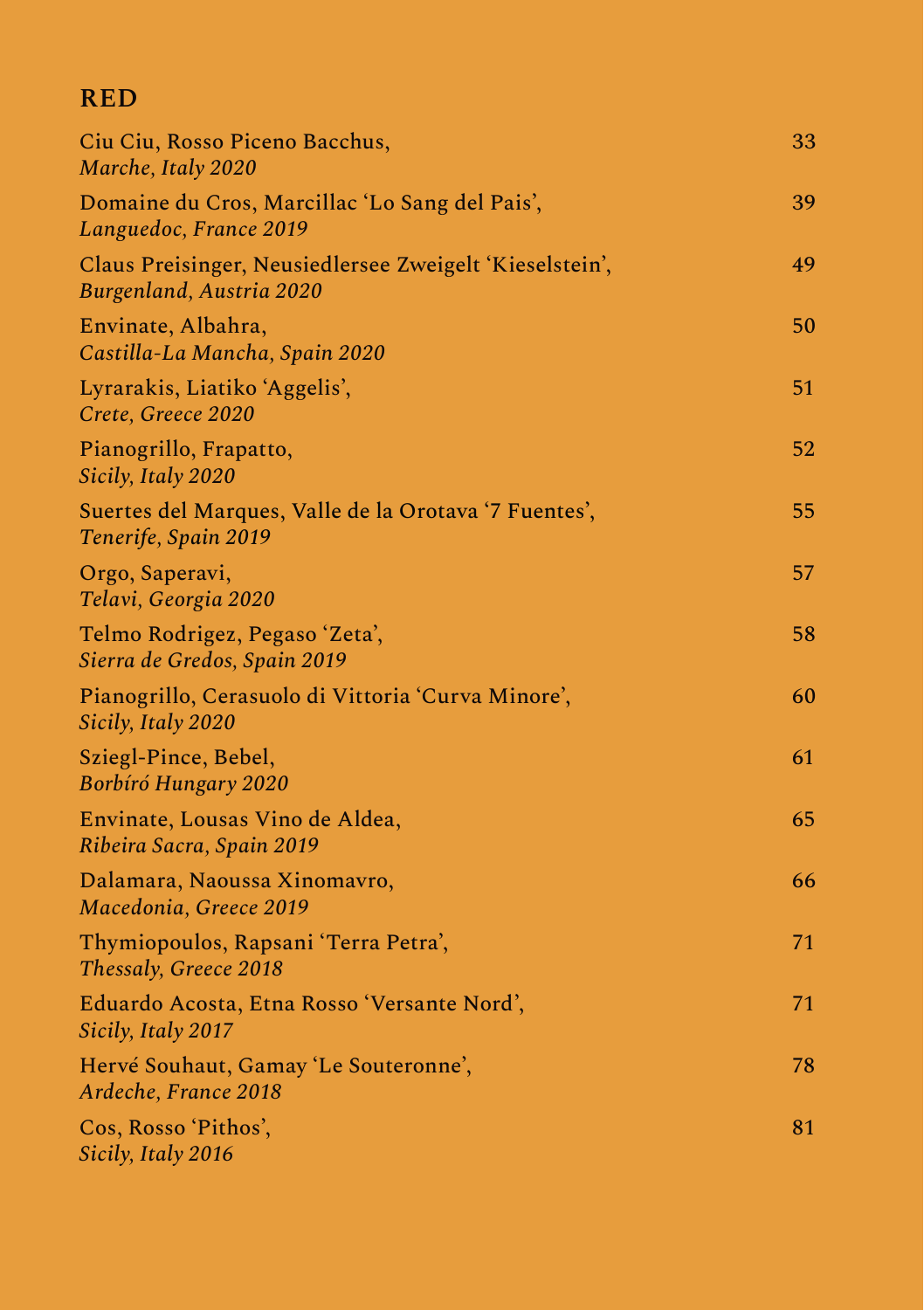| Envinate, Ycoden-Daute-Isora 'Migan',<br>Tenerife, Spain 2019                           | 84  |
|-----------------------------------------------------------------------------------------|-----|
| Domaine Sauveterre, Mâcon Gamay 'Noire de Creuse Noir',<br><b>Burgundy, France 2018</b> | 85  |
| Jules Desjourneys, Pinot Noir 'Songe',<br>Beaujoulais, France 2018                      | 85  |
| Filipa Pato, Calacario 'Nossa' Tinto,<br>Beiras, Portugal 2018                          | 86  |
| Fedellos do Couto, 'Bastarda',<br>Ribera Sacria, Spain 2018                             | 86  |
| Domaine de la Borde, Cote-de-Feule, Poulsard,<br>Jura, France 2020                      | 86  |
| Domaine Pignier, Côtes-du-Jura Trousseau<br>Arbois, France 2015                         | 87  |
| Foradori, 'Sgarzon',<br>Dolomites, Italy 2020                                           | 92  |
| La Stoppa, 'La Macchiona',<br>Emilia-Romagna, Italy 2013                                | 95  |
| Soagranorte, 'Sortevera' Tinto,<br>Tenerife, Spain 2019                                 | 96  |
| Dalamara, Naoussa Xinomavro 'Paliokalias',<br>Macedonia, Greece 2019                    | 101 |
| Claire Naudin, Hautes-Côte de Beaune 'Orchis Mascula',<br><b>Burgundy, France 2019</b>  | 108 |
| Claus Preisinger, Neusiedlersee Pinot Noir,<br>Burgenland, Austria 2019                 | 101 |
| Vignes du Maynes, Mâcon-Cruzille, 'Mânganite',<br>Burgundy, France 2018                 | 104 |
| Julien Courtois, 'Elements',<br>Loire Valley, France 2017                               | 105 |
| Domaine de la Tournelle, Arbois 'Trousseau des Corvées',<br>Jura, France 2015           | 112 |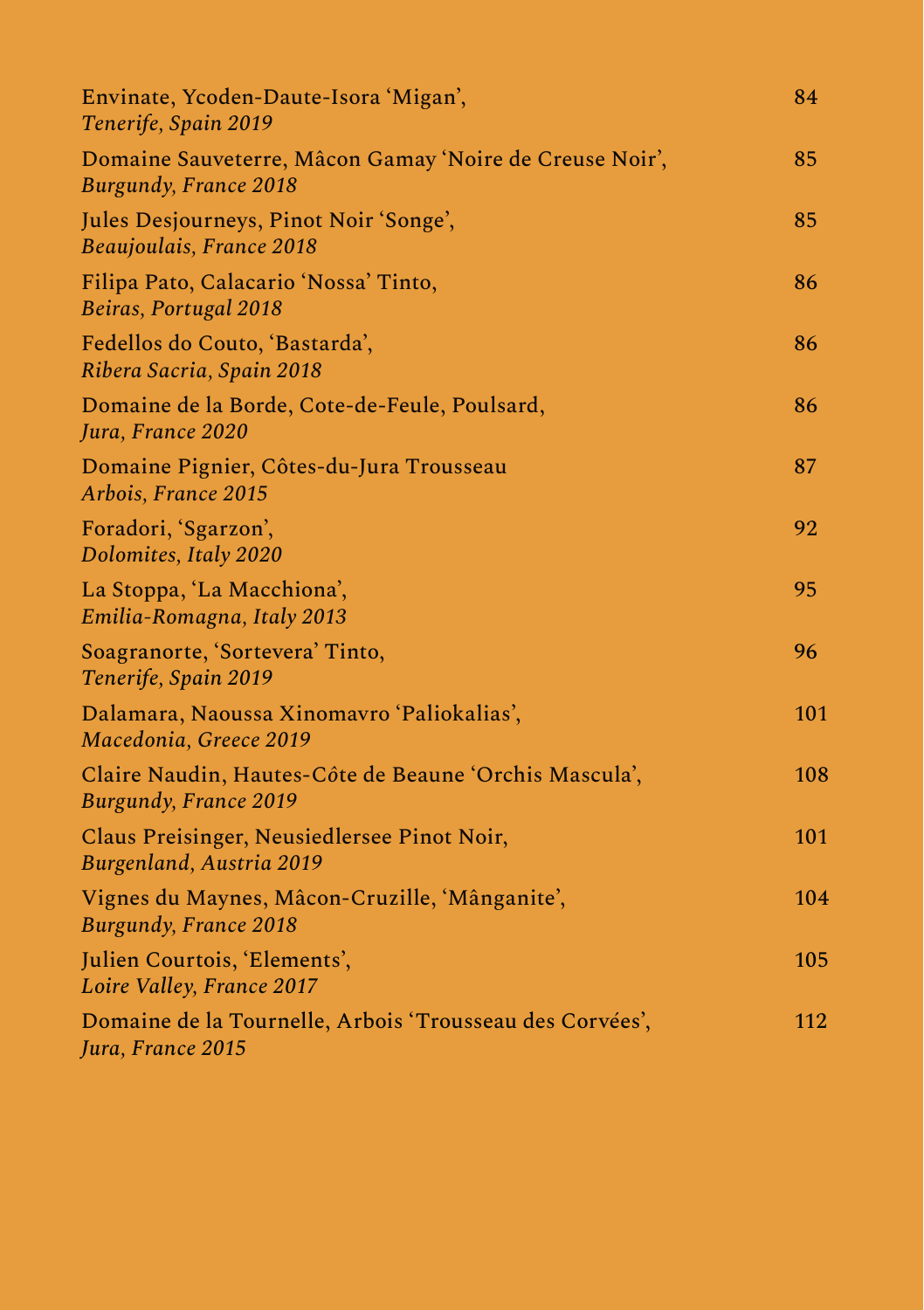| Terroir al Limit, 'Arbossar',<br>Priorat, Spain 2019<br>Els Jelipins, Vi de Taula,<br>Catalunya, Spain 2016 | 126 |
|-------------------------------------------------------------------------------------------------------------|-----|
|                                                                                                             | 166 |
| Rolet, Arbois Poulsard,<br>Jura, France 1990 (magnum)                                                       | 191 |
| Terroir al Limit, 'Les Tosses',<br>Priorat, Spain 2008                                                      | 378 |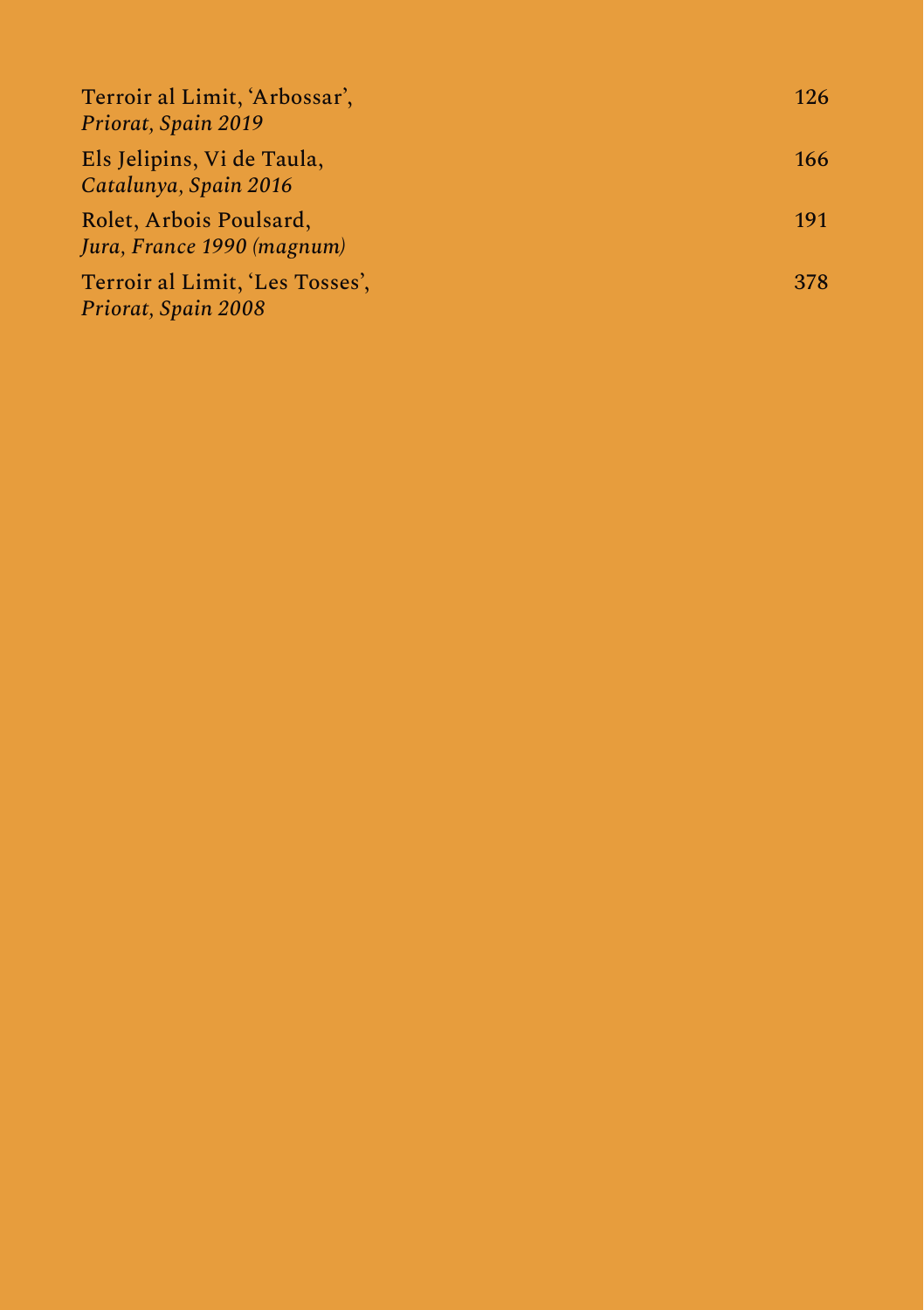#### **SHERRY**

While sherry is often ignored by the larger wine-drinking populace, even an entry-level fino from a great producer shows an astoundingly nuanced and complex character. In today's market where many of the world's finest wines have become prohibitively expensive, sherry still represents one of the wine world's great bargains, as well as being one of the most versatile wines when it comes to food.

#### **UNDER THE FLOR**

Flor is the layer of yeast that lies on top of some sherry wine while they age in barrel. Fino and Manzanilla spend their entire maturation under flor, whereas Amontillado and Palo Cortado begin their lives under flor, being exposed to oxygen once it breaks. These differences make for a diverse range of sherry styles. The flavours imparted are unlike anything else in the wine world, saline in character with notes of sea spray, almonds, and mediterranean herbs.

| Maestro Sierra, Fino,<br>Jerez, Spain NV, 750ml                                          | 56  |
|------------------------------------------------------------------------------------------|-----|
| Lustau, Amontillado, Almacenista 'Jose-Luis Gonzales Obregon',<br>Jerez, Spain NV, 500ml | 70  |
| Lustau, Palo Cortado, Almacenista 'Cayetano del Pino y Cia',<br>Jerez, Spain NV, 500ml   | 70  |
| Equipo Navazos, Palo Cortado, 'La Bota 92',<br>Jerez, Spain NV, 500ml                    | 126 |
| Emilio Hidalgo, Amontillado Viejo, 'El Tresillo 1874',<br>Jerez, Spain NV, 750ml         | 143 |